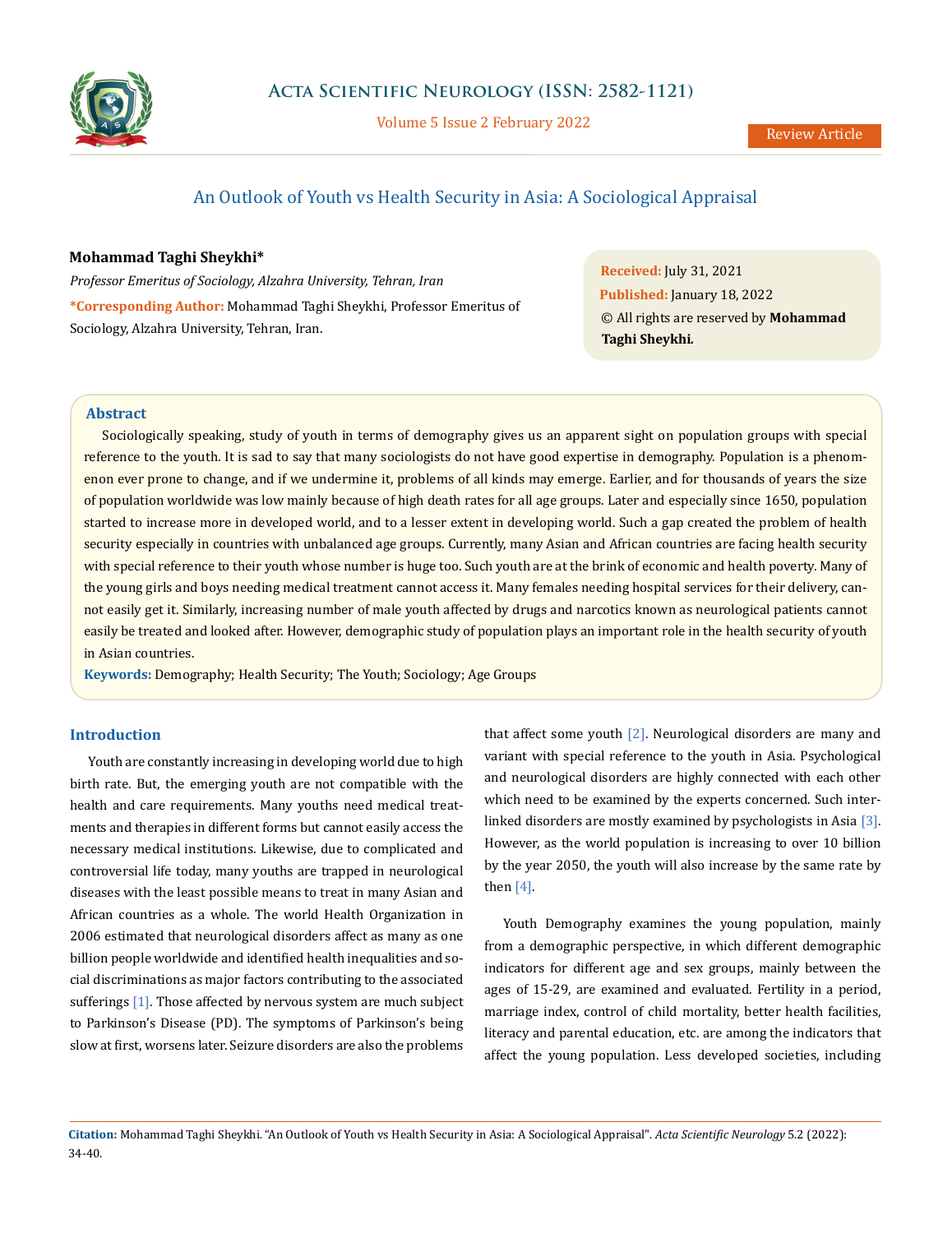Iran, have had high fertility rates over the past five decades, especially up to two decades ago, and this has led to a slight increase in the young population; That is, a large volume of the population that must meet its natural and legal needs. Needs such as employment, income, housing and the like. Therefore, demographic assessment of the age groups of 15-29 years is very important. Access to various treatments, vaccines, water sanitation (plumbing), etc., provided the means to prevent child mortality. This gave the born population a better chance of survival, and that became the basis of the young population.

#### **Demographic indicators**

Major indicators of young population, amount or total number of young populations; That is, people aged 15-24 or aged 15-29 are themselves a turning point in any society; In a way that other programs should be adjusted based on this demographic index. Young people are the age groups that need more and comprehensive investment. The young population also has its own dynamism, production capacity and creations. Therefore, from different angles, this population needs different and wide investments. Because the population is so large today, especially in developing societies, one would expect a larger adult population in the coming decades. Consequently, such population groups of 15-29 years old will create more population in the coming years. Therefore, the planning system in any society must evaluate and study the phenomenon in a futuristic way. Therefore, due to the sensitivity of the young community, proper planning and research should be done around this population, otherwise the community will face many disorders in later periods and years.

The ratio of the ratio of the population aged 15-29, or the young population to the total population, is of particular importance in determining investment policies, for example in the higher education, health and other sectors. By focusing on the population aged 15-24 and also according to the needs of this population such as educational facilities, health, treatment, employment and the like, the young population should always be on the agenda of socioeconomic and demographic planners and policy makers. Take; In a way that sufficient facilities provided investment for this population in different sectors. Otherwise, the young population will face a multitude of socio-economic challenges and disorders; In a way, he inevitably remains dependent on his family even at the age of 20 and above. Meanwhile, industrialized and developed countries,

35

which are already familiar with the population policies related to youth, today easily meet the needs of this population in the form of employment, housing, etc.

The age characteristics of the young population itself indicate that the graduate population is looking for work and employment, wants an independent life and must start a family. Indicators of this type and the like are among the goals of the age analysis of the young population. Developed countries that have already prioritized their population planning have achieved many of the goals of their young population. Following the acquisition of population statistics and information, the planning system in countries must respond to many demographic results and findings, especially the young population. For example, the latest census in China in late 2010 found that between 2000 and 2010, some 200 million people in the country's young population migrated from rural to urban areas. Following these findings, the Chinese government has recently begun to build small, affordable housing in urban areas to meet the housing needs of its young immigrant population. The age index of 15-24 years also shows how the family structure of the young population in each community. Countries with a large proportion of the population in the 15-24 age group should generally expect more young families as well. Following the emergence of such families, many social, cultural, and economic needs arise between them that must be met in their place.

Comparison of this index; That is, young people in different years and periods reflect the trend of delay in the age of marriage, which in itself can help social planners. Delay in marriage age Although pleasing to demographers, many sociologists believe in age-appropriate marriage; That is, after entering the age of physical maturity, the grounds for marriage between young people must be provided. Many developing countries today face this dilemma (delay in marriage age); That is, following the increase in the young population, which is itself the result of high population growth in recent years, employment and livelihood opportunities are not provided for young people at the right time, and this has ultimately led to delays in the age of marriage in those communities; That is, a phenomenon that entails many potential harms.

#### **Indicators of population education**

The literacy rates of the young population indicate the level of education and consequently the necessary investments for educa-

**Citation:** Mohammad Taghi Sheykhi*.* "An Outlook of Youth vs Health Security in Asia: A Sociological Appraisal". *Acta Scientific Neurology* 5.2 (2022): 34-40.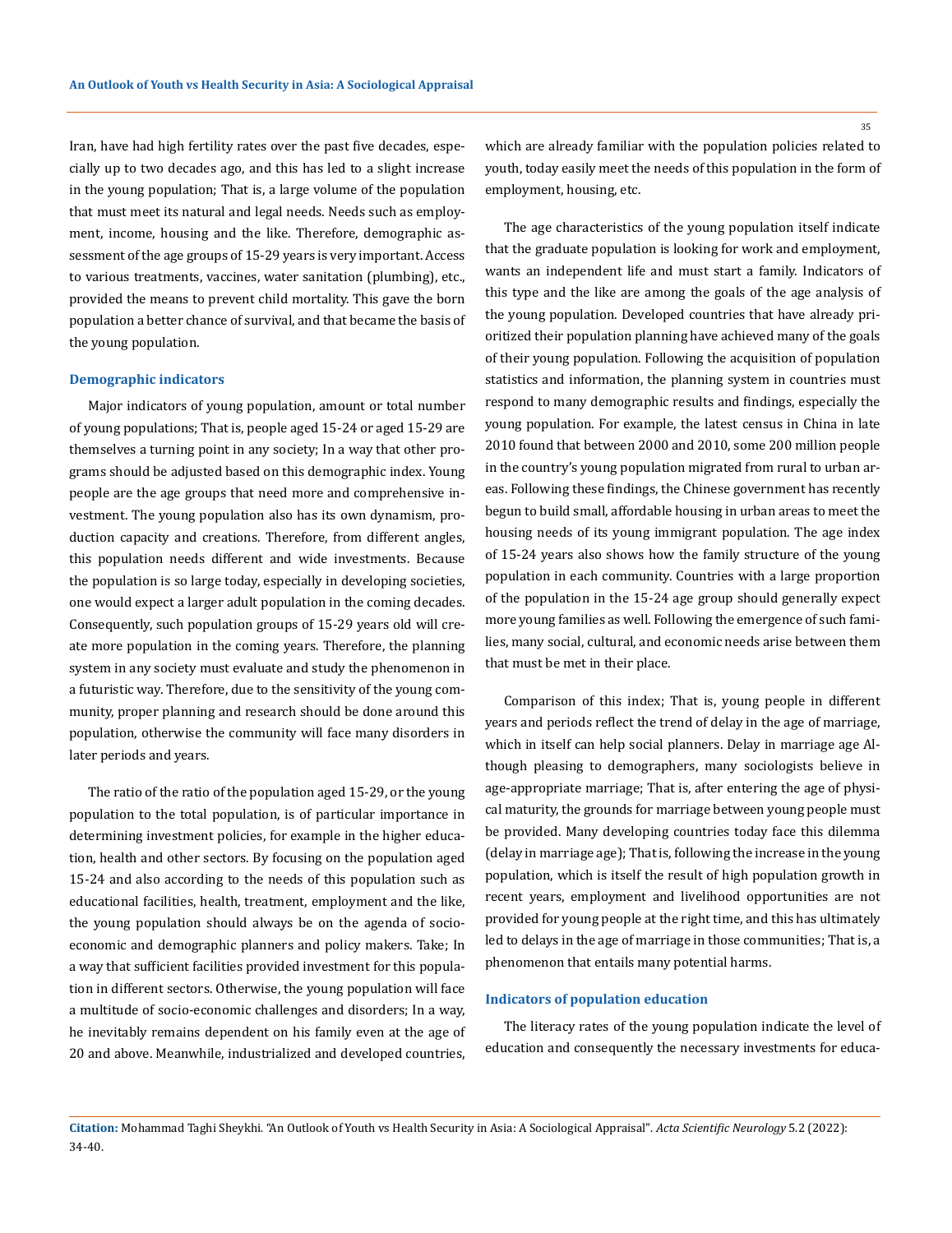tion. The Literacy and Education Index itself has been introduced as part of the Millennium Development Goals. At the same time, while this index is defined in different ways in different countries, it is a major part of census data collection in countries. Educating young people about how they will be productive in the future is a point that employers are also paying close attention to [5].

Population Education Index: That is, appropriate investment for different age groups, including adolescents and young people, is itself a prerequisite for development in different societies; So that itself is known as a major target in the third millennium. In addition, the supervisory role of their parents has a great impact on how well young people succeed in education [6]. The statistical and census system in the countries itself has assigned many questions to the (young) population education sector. In this way, the quality of the education system among the young population is evaluated and determined. Hence, any development planning in a given society depends on the development of education with an emphasis on youth.

One of the goals of demography is to study demographic indicators. Demographic indicators in each country such as age, number of households, urban population, rural population, economic status, place of residence, etc. In addition, demographic indicators can be changed or modified. In general, one of the tools to show the low level of education is the ratio of teenagers and young people enrolled in educational centers. Over the last half century, this index has been increasing; That is, children who have reached the required schooling age (6 years old) have generally entered the education system. This is also an indicator of development among different nations. It should be noted that after accepting the necessary population of education in educational centers, other platforms such as employment facilities should be provided in the following years. Under such circumstances, and if economic and industrial investments are made to the proper extent, educated and skilled young people will play a vital role as supporters and nurturers of industry and the economy. During the twentieth century, this situation first emerged and was realized in the industrialized countries of Western Europe and gradually in the countries of East Asia. In this index, the ratio of those enrolled in high school is measured regardless of age groups. Although the literacy index starts at the age of 6, at the same time, the education system as well as the global recommendations, including UNESCO, are mainly based on the principle that the school population should pursue their education

at least until the age of 17. N. For this reason, developed countries have generally instituted compulsory and free education in their communities until at least the age of 17. Following the experiences gained from developed societies, children who live in school with their original parents achieve greater academic achievement [7]. This, in addition to the other benefits it entails, also prevents the emergence of working children and street children. Similarly, the net proportion of young enrollees at the high school level refers to this population according to their age groups. This index provides a clearer picture of the educated and employed young population. Therefore, the net ratio of young enrollees at the high school level is the student population by age groups of this population.

#### **Indicators of youth employment and unemployment**

Unemployment rate as a population indicator is the number of unemployed in an age group divided by the labor force in the same age group  $]100'$  [. While employment is a priority of many government programs, at the same time seeks to distance young people from the plan Employment companies do not find a significant share of the growing young population in search of employment. As a result, the phenomenon of unemployment is gradually appearing among this population. Demographers emphasize the need to pursue demographic policies in which the birth rate is reasonably adjusted and reduced; In such a way that subsequently the age groups that gradually enter the working age can easily access employment facilities (job opportunities).

The index of youth age at working age is a major factor in facing the health of the labor market situation. This threatens the health of the labor market if a large population enters the labor market continuously. As far as wages, job stability, quality of work, and so on are concerned, the health of the labor market is thus endangered by the large number of job-seekers. Therefore, according to this theory, the job-seeking population should always be kept quantitatively and qualitatively proportional in any society. It is noteworthy that the disproportion in this area has led to employment crises in many developing societies; As a result, inevitably part of the young job-seeking population in many countries today migrates to other countries to find work and employment.

The Youth Unemployment Index also measures youth unemployment among adults and provides an accurate picture of the age groups of the unemployed youth population by age and gender. It

36

**Citation:** Mohammad Taghi Sheykhi*.* "An Outlook of Youth vs Health Security in Asia: A Sociological Appraisal". *Acta Scientific Neurology* 5.2 (2022): 34-40.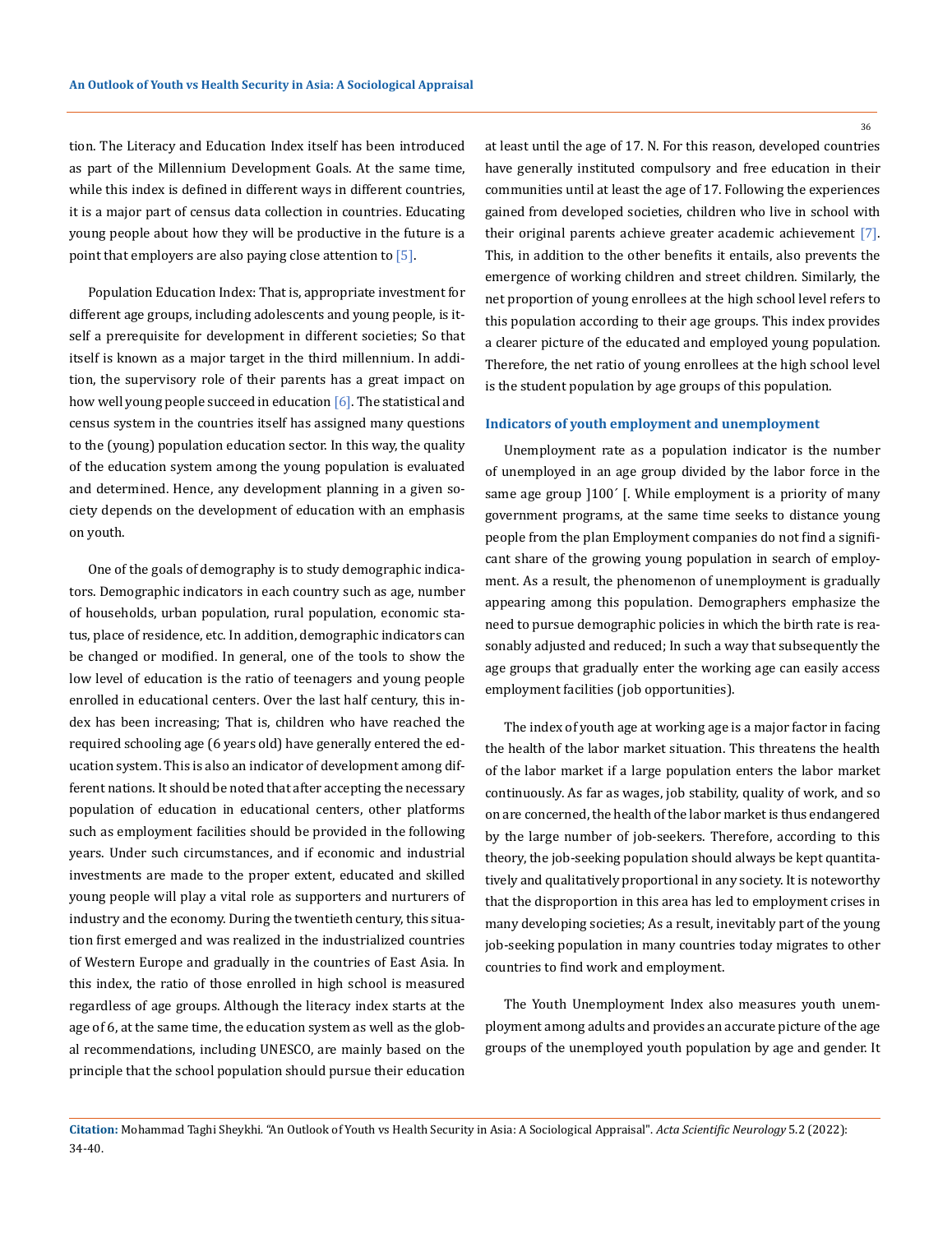measures the unemployment rate in different provinces and places, as well as in different periods. As the young population in the present age, especially in developing countries has an increasing trend, their employment is also very important by age and gender, and their urban and rural areas. One of the main goals of youth demography is to adapt the age groups of the young population to employment sources. It is noteworthy that today many less developed countries are facing an increase in young people in the face of limited employment opportunities. This scenario has created many social problems and challenges. The employment ratios of the young population to the total population help the economy and the planning system to create employment opportunities. Therefore, creating a balance between these two indicators includes more opportunities for development, economic prosperity, social health, social order, and guarantees of this kind. More developed societies and countries have generally been able to improve the quality of their limited young population by restricting their young age groups, thereby improving production capacity as well as production quality; That is, the current that has led to socio-economic development in those societies.

Labor force participation rate itself reflects the proportion of the working age population that is actively entering the labor market. One of the main goals of demography is to monitor the young population that actively participates in various sectors as a labor force. In the conditions of increasing young population, the labor market cannot easily meet the employment needs of this population. Therefore, and in such circumstances, the supply-demand equation is greatly disturbed; That is what ultimately leads to unemployment. Therefore, social and economic policy in different societies should always pay attention to the young population in a forward-looking way. It is only in such circumstances that the young population will be able to easily enter the labor market. The Young Labor Force Index shows the supply of labor in the production of goods and services. In the presence of a large labor force, the expansion of production in various sectors must be done extensively, the labor force must be trained, etc., in order to provide employment opportunities for this labor force. Workforce employment planning for the young population should always be on the agenda of economic and social planners and policy makers. In such cases, social security is generally provided for the 15-24 age group. The unhealthy phenomenon of the employment situation is evident today in most developing societies in various parts of Asia, Africa and

Latin America. In such a situation, the mentioned areas should give more priorities to their population planning.

#### **Youth health and fertility indicators**

Having children and fertility under the age of 18 often poses a threat to the physical and social health of mothers and children, and in it, the risk of physical health is directed at mothers at this age. Many less developed countries in Africa, Asia and South America face the phenomenon of underage marriage. Such conditions not only endanger the health of mothers and children, but also the social health to a great extent; This means that many children of such mothers will not have enough education and literacy in the future. Likewise, such women themselves are illiterate due to their early marriage. Such conditions lead to the emergence of working children, street children, criminal and anti-social groups, and the like; That is, a scenario that endangers social health as a whole. Such a situation can be seen in most African countries today. Therefore, the World Health Organization places great emphasis on raising the age of marriage in developing countries. At the same time, the negative socio-economic effects of having children at an early age are felt by mothers in the 15-19 age group. Many Asian and African countries are still in this situation; That is, a situation that itself causes a rapid increase in population. Countries like Bangladesh and Pakistan are among the communities in Asia where about half of girls marry under the age of 20 or 20. This situation has caused many social, economic and physical harms to such communities and their families. This causes the fertility rate of young women aged 15-19 to be high, which in turn has a significant effect on the total fertility rate in a given community, and ultimately becomes a problem. Marriage between the ages of 15 and 19 for women generally results in an average fertility of more than 5 children per woman.

It should be noted that fertility index or rates are calculated based on the number of live births, not cases of pregnancy that in some cases lead to abortion, especially among young age groups. Fertility rates are based on live births that commonly occur in any society. Today, following the expansion of health services, fertility generally leads to live births. Therefore, and as far as the young generation is concerned, the reproductive system must be controlled in its regular and desirable form in accordance with the culture of the communities. Proper control of it also prevents the increase of abortions, which in some cases lead to problems for

**Citation:** Mohammad Taghi Sheykhi*.* "An Outlook of Youth vs Health Security in Asia: A Sociological Appraisal". *Acta Scientific Neurology* 5.2 (2022): 34-40.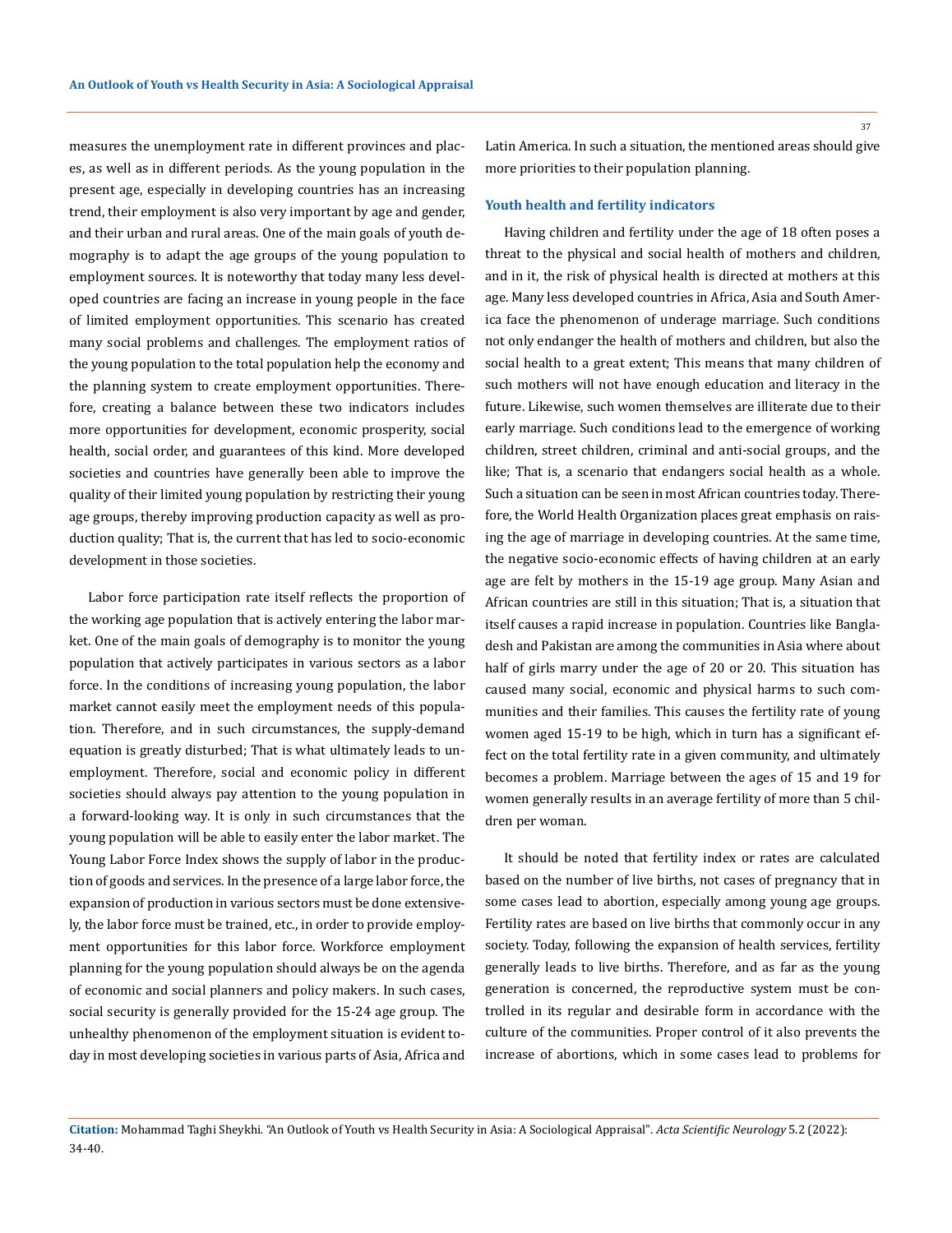women. Also, how to use contraceptives and tools helps young women's health, and how they control their lives. Therefore, adequate and necessary education should be provided to the young women population; In this way, women's health can be guaranteed as much as possible.

Cases of pregnancy and childbirth at a young age and adolescence have negative consequences; For example, it hinders continuing education. Likewise, the economic stability of the family is greatly disturbed. One of the problems of the young generation, especially in more developed countries, is the birth rate among this population under the age of 18. However, in industrialized countries, marriages under the age of 20 are generally less common. Hence, the emergence of such children in industrialized societies has created problems for young people under the age of 20 for both governments and families. On the other hand, in less developed countries, where legal marriages often occur between the ages of 15 and 19, this in itself leads to high fertility; Like what is happening in Bangladesh and Maternal mortality rates are also high in many developing societies; For every 100,000 babies born in less developed countries, about 500 mothers die of pregnancyrelated problems, according to official figures. In developed countries, where girls are generally married for more than 20 years, the maternal mortality rate is about 10 per 100,000 births.

#### **Indicators of migration among young people**

Technological advances in communications and transportation have ensured that those who intend to move today can move easily and quickly. Most people who migrate during this movement are generally young people. Many of the constraints and barriers to transportation, technological constraints, cultural and social barriers, and the like that were once considered barriers to migration have now been largely removed, resulting in more young people migrating than ever before. The past is facilitated. Under such circumstances, governments and planning systems must make the necessary predictions and effective arrangements to meet the different needs of such young immigrants. Although migration was previously attributed to industrialized countries, with the advent of industry and technology in less developed countries, such countries are also facing the phenomenon of youth migration in an unprecedented way today.

Global communication networks have narrowed the gap between cultures as knowledge, conditions and opportunities increase, and as far as young people are concerned. Over the last three decades, the expansion of communication networks has greatly reduced cultural differences while increasing the tendency to migrate; In a way that even today many migrations take place in its international and global form. Therefore, the problems of the young population today are not evaluated at the national level, but at the level of the international community and at the international level, its consequences should be evaluated. In any case, even as the population of countries grows at a slower pace, the spread of new types of communication has widened the field of migration, especially among young people.

Improving and facilitating transportation has also reduced migration costs, thus paving the way for more young people to migrate [8]. Immigrants today are able to move to an industrialized society through international networks by spending their average monthly income, even if the worker is unskilled [9]. More young people are migrating than at any other time in the past to facilitate transportation and access to destination land information. As a result, the number of international migrants increased from 75.4 million to 190.6 million between 1960 and 2005 (United Nations: 2006). Such a quantitative change in the figures related to the young immigrant population has various qualitative social, cultural, etc. consequences.

The problem is not that migration flows are increasing today, but that the composition of their migration flows has changed. This means that in the past, migration took place mainly by men and in certain age groups, while today migration takes place by both sexes (women and men), and its age range has also increased. Historically, Europe has previously ranked higher in international migration than in other parts of the world  $[10]$ . Following the development of industry and the expansion of communications, today migration, especially by young people, occurs even more than in Europe; Many young people in Asia and Africa are migrating more than ever in the past in search of education, employment, and livelihood. The migration targets for this population are mainly First World or Developed Countries. Today, the majority of these migrations (63%) are to developing countries. This means that most migration occurs by young people from developing to developed countries (International Organization for Migration: 2005). New statistics show that in 2011 more than 3% of the world's population lived in places where it is not their birth. Therefore, countries of origin and destination should expect more migration by young people in the

38

**Citation:** Mohammad Taghi Sheykhi*.* "An Outlook of Youth vs Health Security in Asia: A Sociological Appraisal". *Acta Scientific Neurology* 5.2 (2022): 34-40.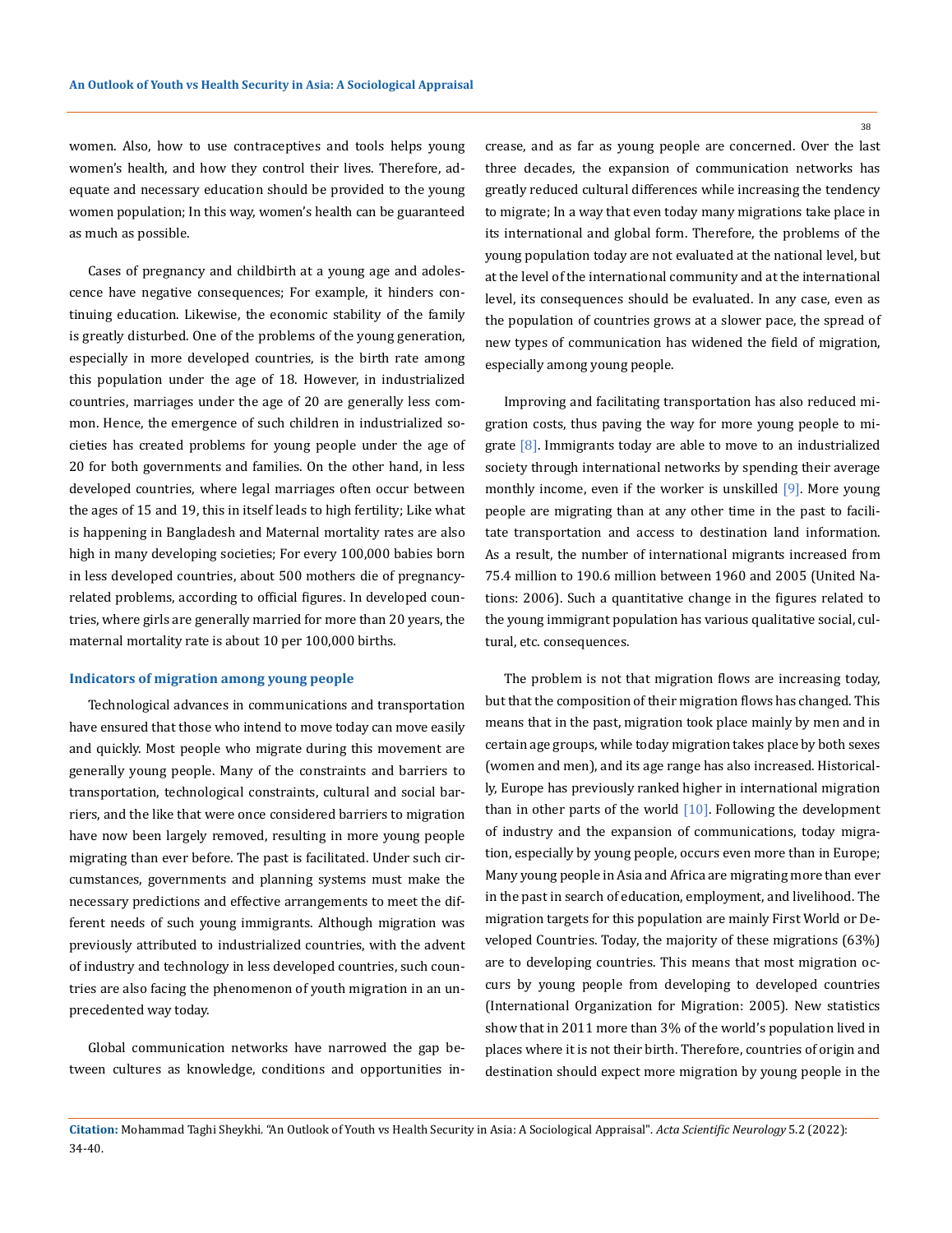coming years. The alignment of the world's population in terms of knowledge and awareness, technical skills, rising expectations and the like, has caused the migration index to increase compared to any other time in the past.

Population aging and labor shortages in developed countries, along with rapid population growth and labor surpluses in developing countries, have motivated such widespread movements  $[11]$ . This process will accelerate in the coming years. Such conditions themselves require proper monitoring, further sociological and demographic studies, and necessary coordination. It is also worth noting that in the coming years more migrations will occur by the female population [12]. Literacy factors, communication, changing patterns and values, and so on, provide the conditions. Whereas once the Asian region itself was a destination for immigrants, today it has become a region of first migration. Similarly, while Europe has become a destination for many immigrants, North America is attracting the most immigrants today.

[13] point out that there are differences at different points in the rate and levels of disease, and that in itself has played a role in increasing migration between different territories. In other words, the existence of security, health, advantages and positive aspects in one region, and its lack in another region, ultimately activates the attraction of immigration.



**Graph 1:** Migration process and route.

### **Conclusion**

The two variables of youth and health security mutually affect each other. Yet, it is worth noting that in developing world where the youth are much more than their needs, they are kept under a sort of strain/pressure in order to meet their needs. Asia-wise, an increasing number of youth cannot easily meet their health requirements at age groups 15-24 when/where they are biologically and physically changing. There are not sufficient hospital facilities

for many, especially for those residing in rural areas. In Asia, many parts suffer from such shortages. Only China is widely secure on health services due to the availability of bare-footed doctors who serve the rural patients in need. Such a provision has raised many health standards including life expectancy. Many of the South and West Asian countries are in short of health facilities. Therefore, demographic measures are necessary to be taken into account in Asia.

### **Bibliography**

- 1. [World Health Organization Neurological Disorders: Public](https://www.who.int/mental_health/neurology/neurological_disorders_report_web.pdf)  [Health Challenges.](https://www.who.int/mental_health/neurology/neurological_disorders_report_web.pdf)
- 2. [Merck Manual. "Brain, Spinal Cord, and Nerve Disorders"](https://www.msdmanuals.com/en-in/home/brain,-spinal-cord,-and-nerve-disorders)  [\(2021\).](https://www.msdmanuals.com/en-in/home/brain,-spinal-cord,-and-nerve-disorders)
- 3. [Roelofs K and Pasman J. "Stress, Childhood Trauma and Cog](https://pubmed.ncbi.nlm.nih.gov/27719835/)[nitive Functions in functioning neurological disorders".](https://pubmed.ncbi.nlm.nih.gov/27719835/) *Hand[book of Clinical Neurology](https://pubmed.ncbi.nlm.nih.gov/27719835/)* 139 (2016): 139-155.
- 4. [World Population Data Sheet, Population Reference Bureau,](https://www.prb.org/wp-content/uploads/2020/07/letter-booklet-2020-world-population.pdf)  [Washington DC \(2020\).](https://www.prb.org/wp-content/uploads/2020/07/letter-booklet-2020-world-population.pdf)
- 5. [Spilerman S and T Lunde. "Features of Educational Attainment](https://www.journals.uchicago.edu/doi/abs/10.1086/229817?journalCode=ajs)  and Job Promotion Prospects". *[American Journal of Sociology](https://www.journals.uchicago.edu/doi/abs/10.1086/229817?journalCode=ajs)* [97 \(1991\): 689-720.](https://www.journals.uchicago.edu/doi/abs/10.1086/229817?journalCode=ajs)
- 6. Furstenberg FF., *et al.* ["Managing to Make It. Urban Families](https://www.journals.uchicago.edu/doi/abs/10.1086/210459)  [and Adolescent Success, Chicago, University of Chicago Press](https://www.journals.uchicago.edu/doi/abs/10.1086/210459)  [\(1999\).](https://www.journals.uchicago.edu/doi/abs/10.1086/210459)
- 7. [Jeynes WH. "The Impact of Parental Remarriage on Children".](https://www.researchgate.net/publication/241747173_The_Impact_of_Parental_Remarriage_on_Children)  *[Marriage and Family Review](https://www.researchgate.net/publication/241747173_The_Impact_of_Parental_Remarriage_on_Children)* 40 (2006): 75-102.
- 8. [Martin P and J Widgren. "Managing Migration: The Role of](https://library.fes.de/libalt/journals/swetsfulltext/16725933.pdf)  [Economic Instruments" \(2002\).](https://library.fes.de/libalt/journals/swetsfulltext/16725933.pdf)
- 9. PRB, Documents on Youth (1996).
- 10. [Castles S and MJ Miller. "The Age of Migration". New York](https://www.researchgate.net/publication/263134302_The_Age_of_Migration_International_Population_Movements_in_the_Modern_World)  [Woodys Books \(2003\).](https://www.researchgate.net/publication/263134302_The_Age_of_Migration_International_Population_Movements_in_the_Modern_World)
- 11. [MacPherson R. "A Misty Mourning Boston, St. Martin's Press](https://us.macmillan.com/books/9781429977272/amistymourning)
- 12. [World's Women and Girls \(WWAG\), PRB, Washington DC](https://www.prb.org/wp-content/uploads/2011/03/world-women-girls-2011-data-sheet.pdf)  [\(2011\).](https://www.prb.org/wp-content/uploads/2011/03/world-women-girls-2011-data-sheet.pdf)
- 13. [Gushulak BD and DW MacPherson. "Migration Medicine and](https://books.google.co.in/books/about/Migration_Medicine_and_Health.html?id=Sb8lbHVQMJ8C&redir_esc=y)  [Health: Principles and Practice". Hamilton, Ontario, Barnes](https://books.google.co.in/books/about/Migration_Medicine_and_Health.html?id=Sb8lbHVQMJ8C&redir_esc=y)  [and Noble. Intonation Organization for Migration Documents](https://books.google.co.in/books/about/Migration_Medicine_and_Health.html?id=Sb8lbHVQMJ8C&redir_esc=y)  [\(2005\).](https://books.google.co.in/books/about/Migration_Medicine_and_Health.html?id=Sb8lbHVQMJ8C&redir_esc=y)

39

**Citation:** Mohammad Taghi Sheykhi*.* "An Outlook of Youth vs Health Security in Asia: A Sociological Appraisal". *Acta Scientific Neurology* 5.2 (2022): 34-40.